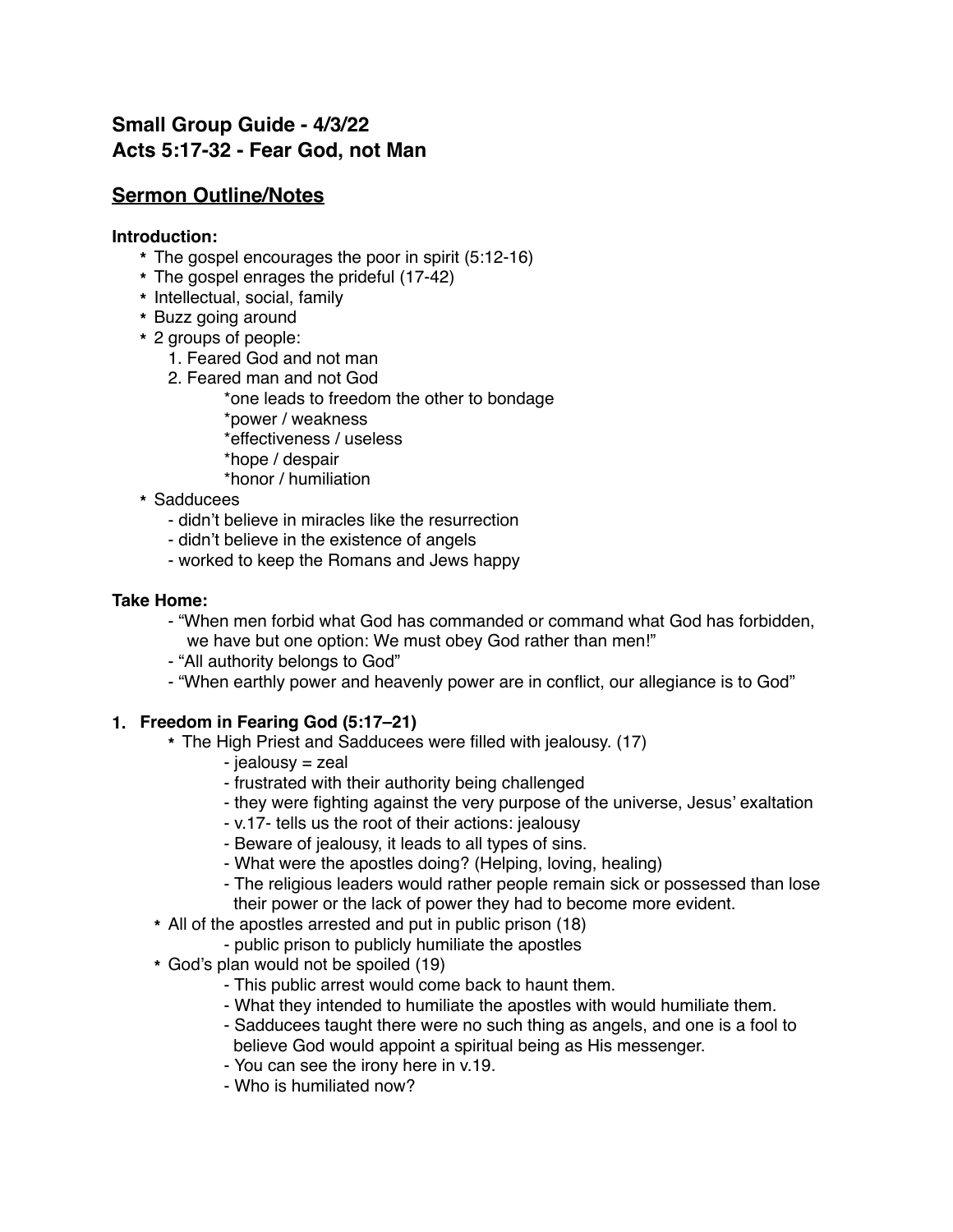- "This is the ultimate cosmic overrule of Jewish leadership as the Sovereign God acts to free the apostles by sending an angel to open the prison door the Sadducees shut"
- The Lord accomplishes His purposes again and again = Freedom to serve Him
- \* The apostles are freed to go preach. (20)
	- "words of this Life…" the resurrected Jesus and His gospel
- \* The apostles obeyed the angels orders. (21)
	- They were more concerned with God's desires than man's desires.
	- They were freed to do the will of God.
	- The public arrest now becomes public testimony.
	- Who's authority is in question now?
	- Not only were they freed by an angel, but now they are preaching the resurrection. (both denied by the Sadducees)
	- Any plans to overthrow God are futile.
- **\*** To fear God brings freedom and blessing
	- The apostles exemplify what it means to fear God and not man.
	- They were driven by deep-seated desire to please God and not man.
	- They did what was right in God's eyes regardless of what or who wanted something else, and they experienced a type of freedom that many never know.

### **2. Bondage in Fearing Man (5:21b–26)**

- **\*** The leaders sent to bring the apostles before them (21b)
	- couldn't find them (irony) (no idea what happened that night before)
	- Securely locked door but no one inside
	- Irony again here: planning for a speedy trial but can't find those on trial
	- They were greatly perplexed (baffled / angry)
	- Brought them in not by force, for they were afraid to be stoned by the people.
		- There it is…fear of man
		- They do what they do, not because it's the right thing to do, but because they are afraid of the people.
		- They are driven by the fear of man.
- \* The apostles were more free than those who were enslaved to the fear of man.
- **\*** Contrast: The apostles feared God, not man. Israel's leaders feared man, not God.

## **3. Obeying God in the Power of the Spirit (5:27–32)**

- **\*** Sat them in front of the leaders
- **\*** "Didn't we tell you not to do this?"
	- 1. "This name" couldn't even say the name Jesus
	- 2. "You intend to bring this man's blood upon us"
- **\*** Peter and the apostles answered (29)
	- I told you who I was going to obey
	- yes, you did kill him (30)
	- Jesus killed, raised, exalted, reigning
	- Leader and Savior (author / originator) (31)
- \* The Sadducees are finding themselves working against God.
- \* But Peter offers them hope
- \* This Jesus gives repentance (gift of God)
- \* Forgiveness of sins (gift of God)
- \* The apostles are witnesses because the Spirit is a witness. (32)